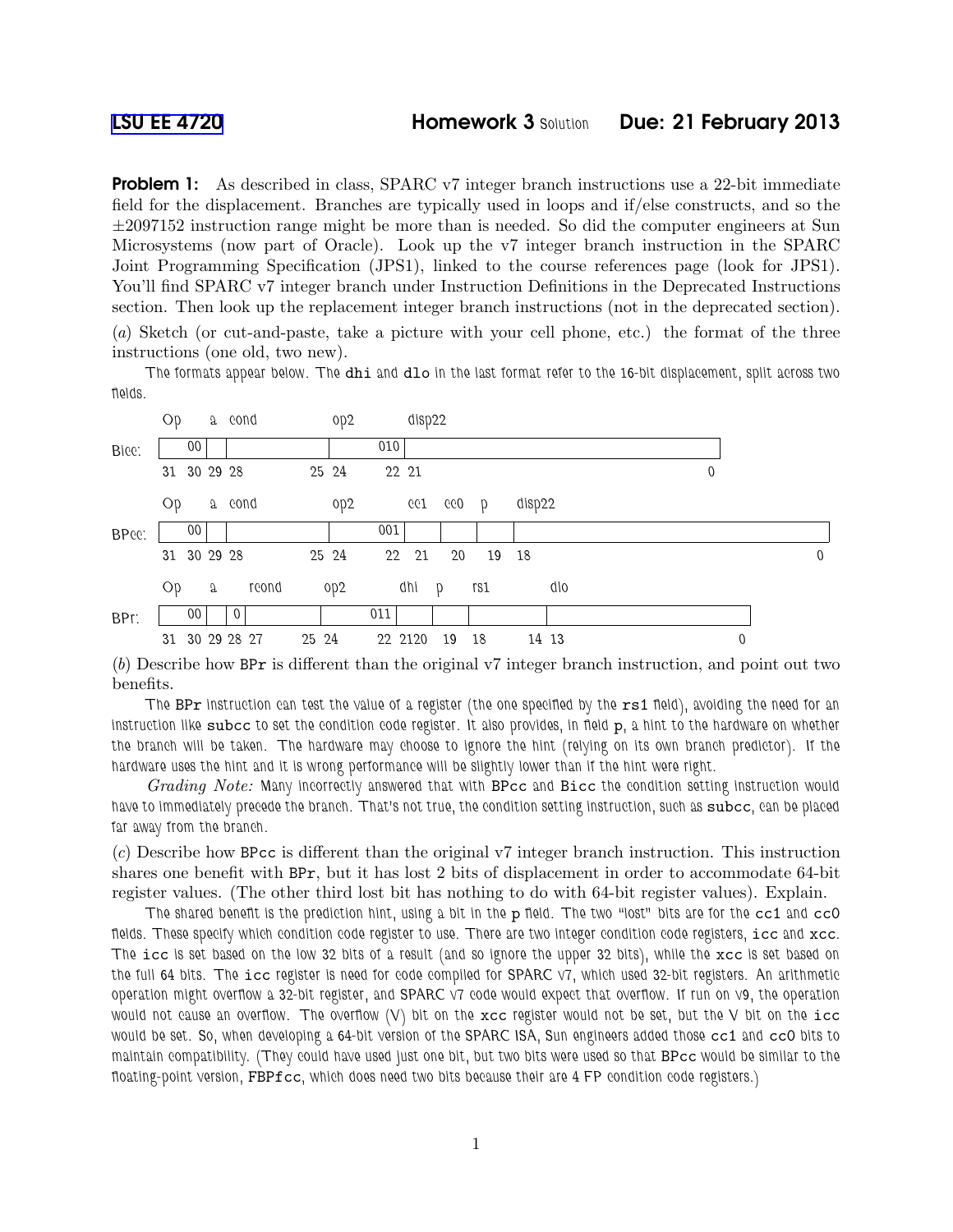**Problem 2:** For the following assignment familiarize yourself with the VAX ISA by looking in the VAX-11 Architecture Reference Manual (linked to the course references page). In particular, see Section 2.6 for a summary of the instruction format, and Chapter 3 for details on the operand specifiers used in the instruction formats. For examples, look at some past homework assignments in this course: [http://www.ece.lsu.edu/ee4720/2010f/hw04\\_sol.pdf](http://www.ece.lsu.edu/ee4720/2010f/hw04_sol.pdf),

[http://www.ece.lsu.edu/ee4720/2007f/hw03\\_sol.pdf](http://www.ece.lsu.edu/ee4720/2007f/hw03_sol.pdf), and

[http://www.ece.lsu.edu/ee4720/2002/hw02\\_sol.pdf](http://www.ece.lsu.edu/ee4720/2002/hw02_sol.pdf).

The VAX format is simple, it consists of a one- or two-byte opcode followed by some number of operand specifiers and any additional fields they may use. The operand specifiers are 8 bits, and are followed by a possible extension and immediates. (See Section 2.6 and Chapter 3 of the VAX-11 Architecture Reference Manual.)

(a) The VAX operand specifier is 8 bits, it includes a 4-bit mode field, and for literal addressing, a 6-bit literal field. (A literal in VAX is a small immediate.) Explain how it's possible to fit a 4-bit mode field and a 6-bit literal field into 8 bits.

*The two least-significant bits of the mode field is used for part of the literal. Therefore literal mode actually uses four mode values, 0 through 3.*

(b) Find the best VAX replacement for each of the two MIPS instructions below and show their encoding. The two VAX instructions will be different.

*The VAX instructions appear right after the corresponding MIPS instruction, followed by the VAX instruction coding. For the first MIPS instruction a 3-operand VAX add was used. But for the second, a VAX increment (*INCL*) instruction was used, which requires only a single operand, the register number. The* INCL *instruction is one byte shorter than an* ADDL2 *which needs a one-byte specifier for the immediate value, 1.*

| ADDL3 r2, S <sup>2</sup> #1, r1 # VAX (destination register is las |          |              |        |                |   |          |             |
|--------------------------------------------------------------------|----------|--------------|--------|----------------|---|----------|-------------|
| Opcode                                                             | mode reg |              | modiet |                |   | mode reg |             |
| 0xc1                                                               | 5        | $\mathbf 2$  |        |                |   | 5        |             |
| $\mathbf{0}$                                                       |          | 7 4 3 0 76 5 |        | $\overline{0}$ | 7 | 4 3      | $\mathbf 0$ |
|                                                                    |          |              |        |                |   |          |             |
| addi r1, r1, 1 $\#$ MIPS                                           |          |              |        |                |   |          |             |
| INCL r1                                                            |          | # VAX        |        |                |   |          |             |
| opcode                                                             | mode     | reg          |        |                |   |          |             |

*0xd6*

*5 7 4*

*1 3 0*

*7 0*

| addi r1, r2, 1     | # MIPS |                                      |  |
|--------------------|--------|--------------------------------------|--|
| ADDL3 r2, S^#1, r1 |        | # VAX (destination register is last) |  |